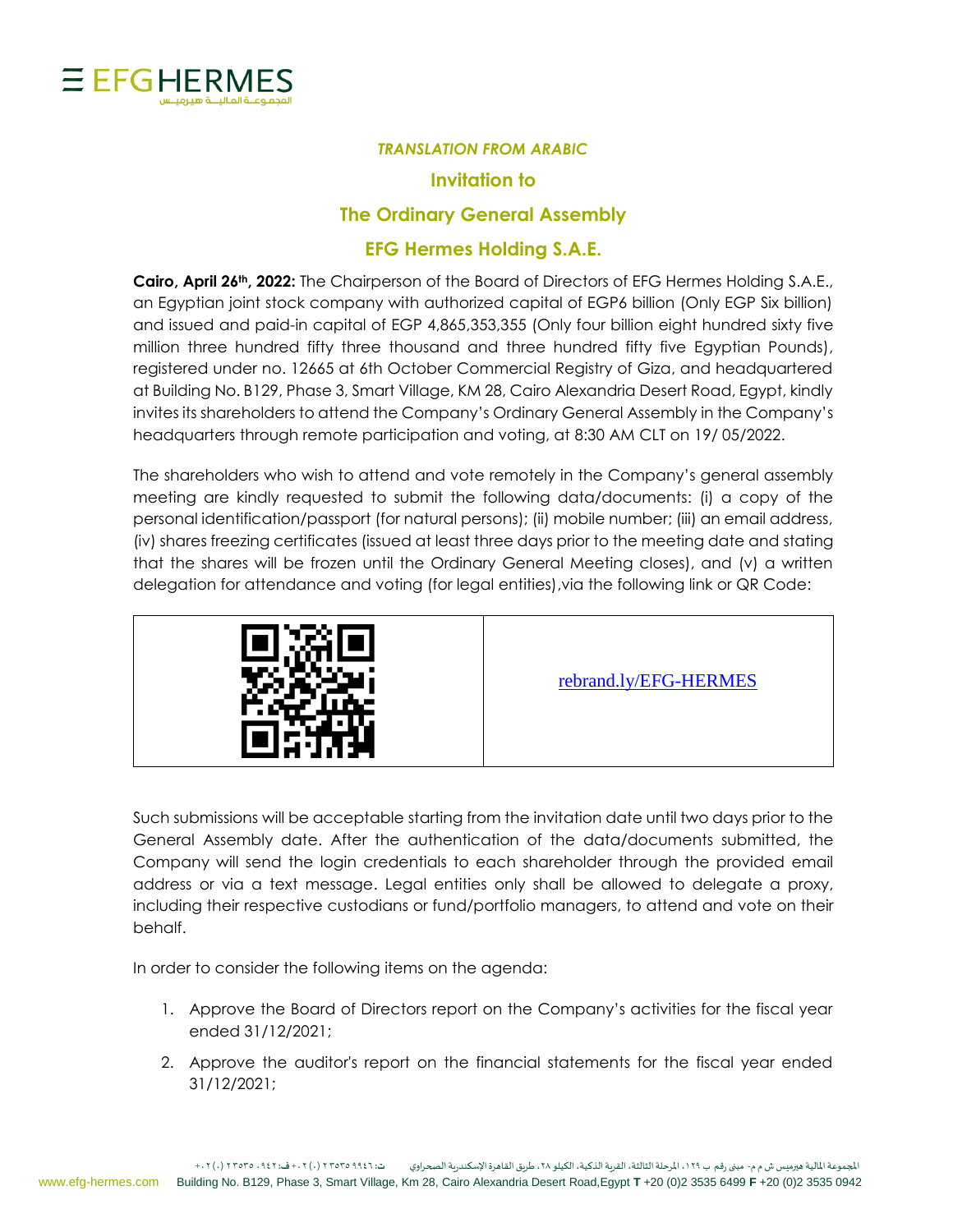

- 3. Ratify the financial statements for the fiscal year ended 31/12/2021;
- 4. Approve the corporate governance report for the fiscal year ended 31/12/2021;
- 5. Approve the transfer of EGP973,070,675 (Only nine hundred seventy-three million and seventy thousand six hundred seventy-five Egyptian pounds) from the retained earnings account as at 31/12/2021 to the capital increase account, to distribute (1) bonus share for every (5) shares held by each shareholder;
- 6. Approve the appropriations account for the fiscal year ended 31/12/2021;
- 7. Amending Articles (6) and (7) of the Company's Statutes in light of the proposed capital increase;
- 8. Discharge the Chairperson and Members of the Board from all liabilities with regard to the Company's activities during the fiscal year 2021;
- 9. Approve non-executive Board members' remunerations for the fiscal year 2021, and determine the Board of Directors' remunerations, attendance and travel allowances for the fiscal year 2022;
- 10. Approve the Board of Directors' decision 13/01/2022 to accept the resignation of Mr. Hatem Abdel Moneim Montasser, Partner at KPMG Hazem Hassan, as the Company's auditor for the fiscal year 2021, and appoint Mr. Ihab Mohamed Fouad Abu Al-Majd, Partner, at KPMG Hazem Hassan, as the Company's auditor for the fiscal year 2021;
- 11. Approve the re-appointment of the Company's auditors for the fiscal year 2022 and delegate the Board of Directors to determine their fees;
- 12. Ratify all donations during 2021 and authorize the Board of Directors to approve donations in excess of EGP1 thousand during the fiscal year 2022.

In this respect, please note the following:

**First:** Each shareholder that is a judicial person (legal entity) has the right to delegate a representative for the purpose of attendance and voting on its behalf. For such a delegation to be valid, it must be in a written proxy, and sent along with the above stated documents through the link or QR code.

**Second:** It is required to submit any questions related to the agenda items through the e-voting platform or by registered mail at least three days prior to the date of the General Assembly; questions submitted contrary to the foregoing will not be considered by the General Assembly. Discussions in the General Assembly shall be limited to the issues listed on the agenda.

**Third:** Resolutions of the Ordinary General Assembly shall be issued by absolute majority of the shares represented in the meeting.

Fourth: This meeting shall be considered valid upon the attendance or representation of at least 25% of the Company's total outstanding shares. In the event the legal quorum is not